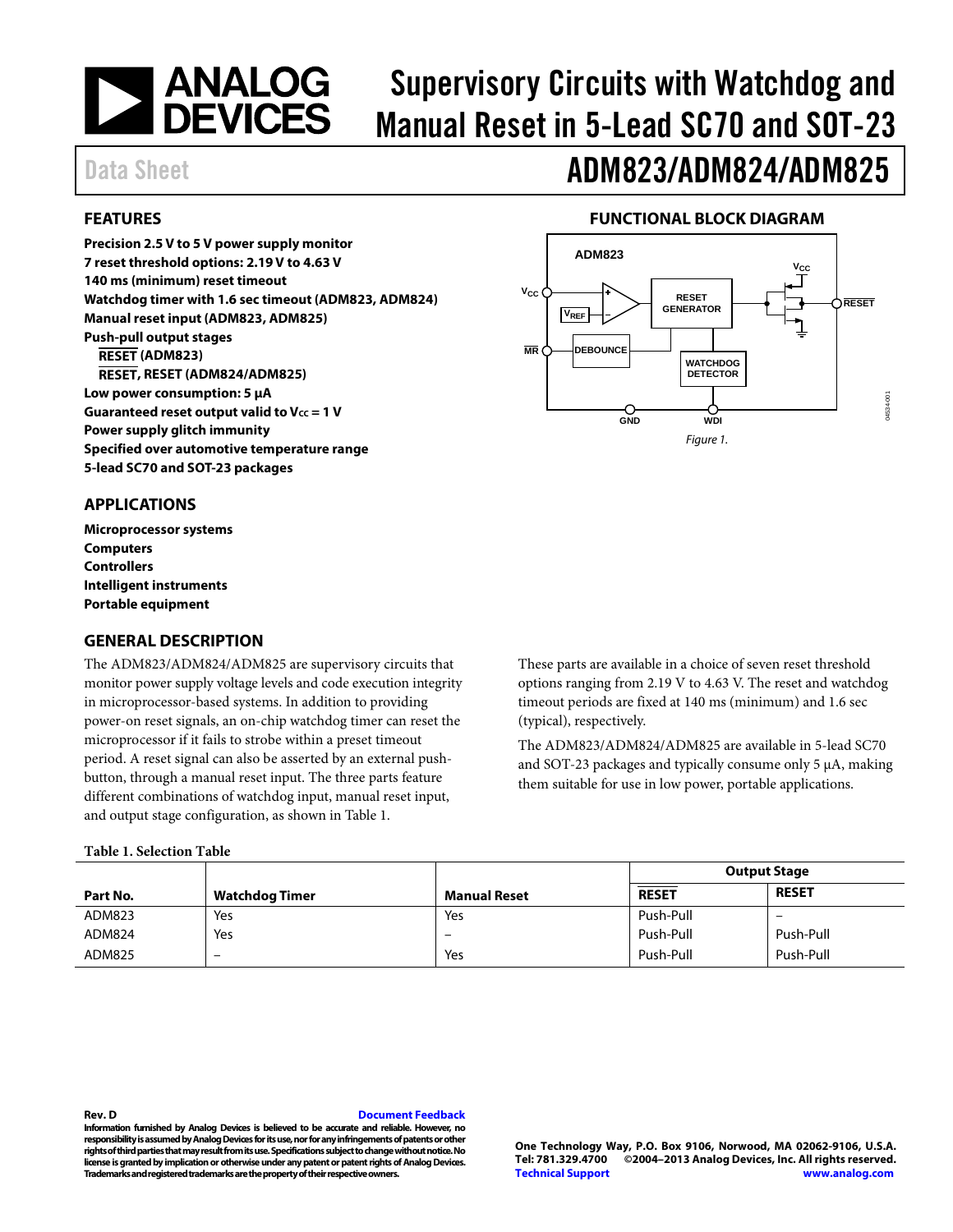### ADM823/ADM824/ADM825

### **TABLE OF CONTENTS**

### <span id="page-1-0"></span>**REVISION HISTORY**

#### $7/13$ -Rev. C to Rev. D

| $10/10$ —Rev. B to Rev. C |  |
|---------------------------|--|
|                           |  |
|                           |  |
| $5/08$ —Rev. A to Rev. B  |  |
|                           |  |
|                           |  |
|                           |  |
| $2/07$ —Rev. 0 to Rev. A  |  |
|                           |  |
|                           |  |

10/04-Revision 0: Initial Version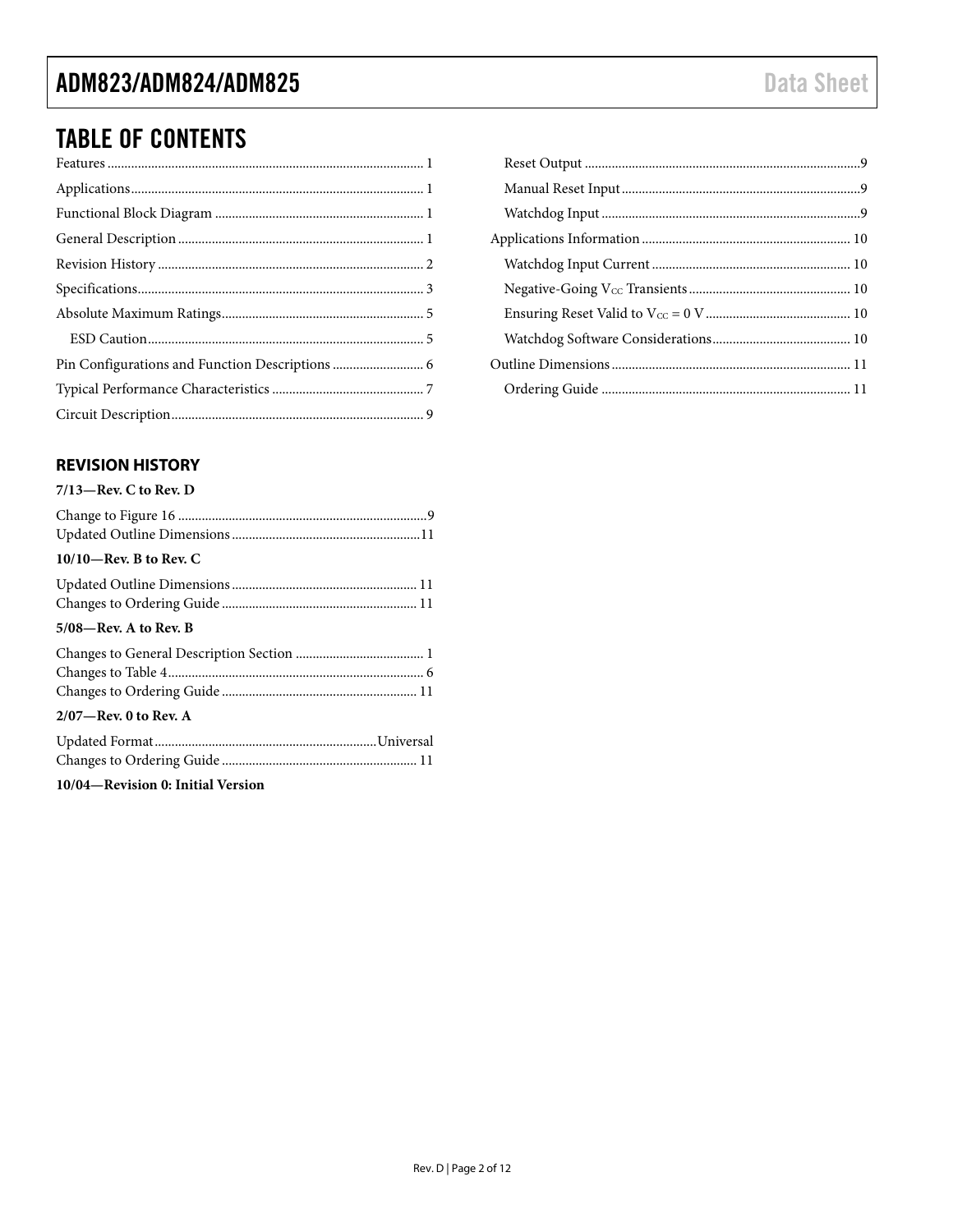### <span id="page-2-0"></span>SPECIFICATIONS

 $V_{CC}$  = 4.75 V to 5.5 V for ADM82xL,  $V_{CC}$  = 4.5 V to 5.5 V for ADM82xM,  $V_{CC}$  = 3.15 V to 3.6 V for ADM82xT,  $V_{CC}$  = 3 V to 3.6 V for ADM82xS,  $V_{CC} = 2.7$  V to 3.6 V for ADM82xR,  $V_{CC} = 2.38$  V to 2.75 V for ADM82xZ,  $V_{CC} = 2.25$  V to 2.75 V for ADM82xY,  $T_A = T_{MIN}$  to  $T_{MAX}$ , unless otherwise noted.

| <b>Parameter</b>                        | Min                 | <b>Typ</b> | Max  | Unit   | <b>Test Conditions/Comments</b>                                                         |
|-----------------------------------------|---------------------|------------|------|--------|-----------------------------------------------------------------------------------------|
| <b>SUPPLY</b>                           |                     |            |      |        |                                                                                         |
| V <sub>cc</sub> Operating Voltage Range | 1                   |            | 5.5  | $\vee$ | $T_A = 0$ °C to 70°C                                                                    |
|                                         | 1.2                 |            |      | V      | $T_A = T_{MIN}$ to $T_{MAX}$                                                            |
| <b>Supply Current</b>                   |                     | 10         | 24   | μA     | WDI and MR unconnected                                                                  |
|                                         |                     |            |      |        | ADM82xL/M                                                                               |
|                                         |                     | 5          | 12   | μA     | WDI and MR unconnected                                                                  |
|                                         |                     |            |      |        | ADM82xT/S/R/Z/Y                                                                         |
| RESET THRESHOLD VOLTAGE                 |                     |            |      |        |                                                                                         |
| ADM82xL                                 | 4.56                | 4.63       | 4.70 | V      | $T_A = 25^{\circ}C$                                                                     |
|                                         | 4.50                |            | 4.75 | V      | $T_A = T_{MIN}$ to $T_{MAX}$                                                            |
| ADM82xM                                 | 4.31                | 4.38       | 4.45 | V      | $T_A = 25^{\circ}C$                                                                     |
|                                         | 4.25                |            | 4.50 | $\vee$ | $T_A = T_{MIN}$ to $T_{MAX}$                                                            |
| ADM82xT                                 | 3.04                | 3.08       | 3.11 | $\vee$ | $T_A = 25^{\circ}C$                                                                     |
|                                         | 3.00                |            | 3.15 | $\vee$ | $T_A = T_{MIN}$ to $T_{MAX}$                                                            |
| ADM82xS                                 | 2.89                | 2.93       | 2.96 | V      | $T_A = 25$ °C                                                                           |
|                                         | 2.85                |            | 3.00 | V      | $T_A = T_{MIN}$ to $T_{MAX}$                                                            |
| ADM82xR                                 | 2.59                | 2.63       | 2.66 | V      | $T_A = 25$ °C                                                                           |
|                                         | 2.55                |            | 2.70 | V      | $T_A = T_{MIN}$ to $T_{MAX}$                                                            |
| ADM82xZ (SC70 Only)                     | 2.28                | 2.32       | 2.35 | V      | $T_A = 25^{\circ}C$                                                                     |
|                                         | 2.25                |            | 2.38 | V      | $T_A = T_{MIN}$ to $T_{MAX}$                                                            |
| ADM82xY (SC70 Only)                     | 2.16                | 2.19       | 2.22 | V      | $T_A = 25$ °C                                                                           |
|                                         | 2.13                |            | 2.25 | $\vee$ | $T_A = T_{MIN}$ to $T_{MAX}$                                                            |
| RESET THRESHOLD TEMPERATURE COEFFICIENT |                     | 40         |      | ppm/°C |                                                                                         |
| RESET THRESHOLD HYSTERESIS              |                     | $10\,$     |      | mV     | ADM82xL/M                                                                               |
|                                         |                     | 5          |      | mV     | ADM82xT/S/R/Z/Y                                                                         |
| RESET TIMEOUT PERIOD                    | 140                 | 200        | 280  | ms     |                                                                                         |
| V <sub>CC</sub> TO RESET DELAY          |                     | 40         |      | μs     | $V_{TH} - V_{CC} = 100$ mV                                                              |
| RESET/RESET                             |                     |            |      |        |                                                                                         |
| <b>RESET Output Voltage</b>             |                     |            | 0.4  | V      | $V_{CC} = V_{TH}$ min, $I_{SINK} = 3.2$ mA,<br>ADM82xL/M                                |
|                                         |                     |            | 0.3  | V      | $V_{CC} = V_{TH}$ min, $I_{SINK} = 1.2$ mA,<br>ADM82xT/S/R/Z/Y                          |
|                                         |                     |            | 0.3  | V      | $T_A = 0$ °C to 70°C, V <sub>cc</sub> = 1 V,<br>$V_{CC}$ falling, $I_{SINK} = 50 \mu A$ |
|                                         | $V_{CC}$ - 1.5      |            |      | $\vee$ | $V_{CC} = V_{TH}$ max, $I_{SOWRCE} = 120 \mu A$ ,<br>ADM82xL/M                          |
|                                         | $0.8 \times V_{CC}$ |            |      | V      | $V_{CC} = V_{TH}$ max, Isource = 30 $\mu$ A,<br>ADM82xT/S/R/Z/Y                         |
| RESET Output Voltage (ADM824, ADM825)   |                     |            | 0.4  | V      | $V_{CC} = V_{TH}$ max, $I_{SINK} = 3.2$ mA,<br>ADM82xL/M                                |
|                                         |                     |            | 0.3  | V      | $V_{CC} = V_{TH}$ max, $I_{SINK} = 1.2$ mA,<br>ADM82xT/S/R/Z/Y                          |
|                                         | $0.8 \times V_{CC}$ |            |      | V      | $V_{CC} \geq 1.8$ V, Isource = 150 µA                                                   |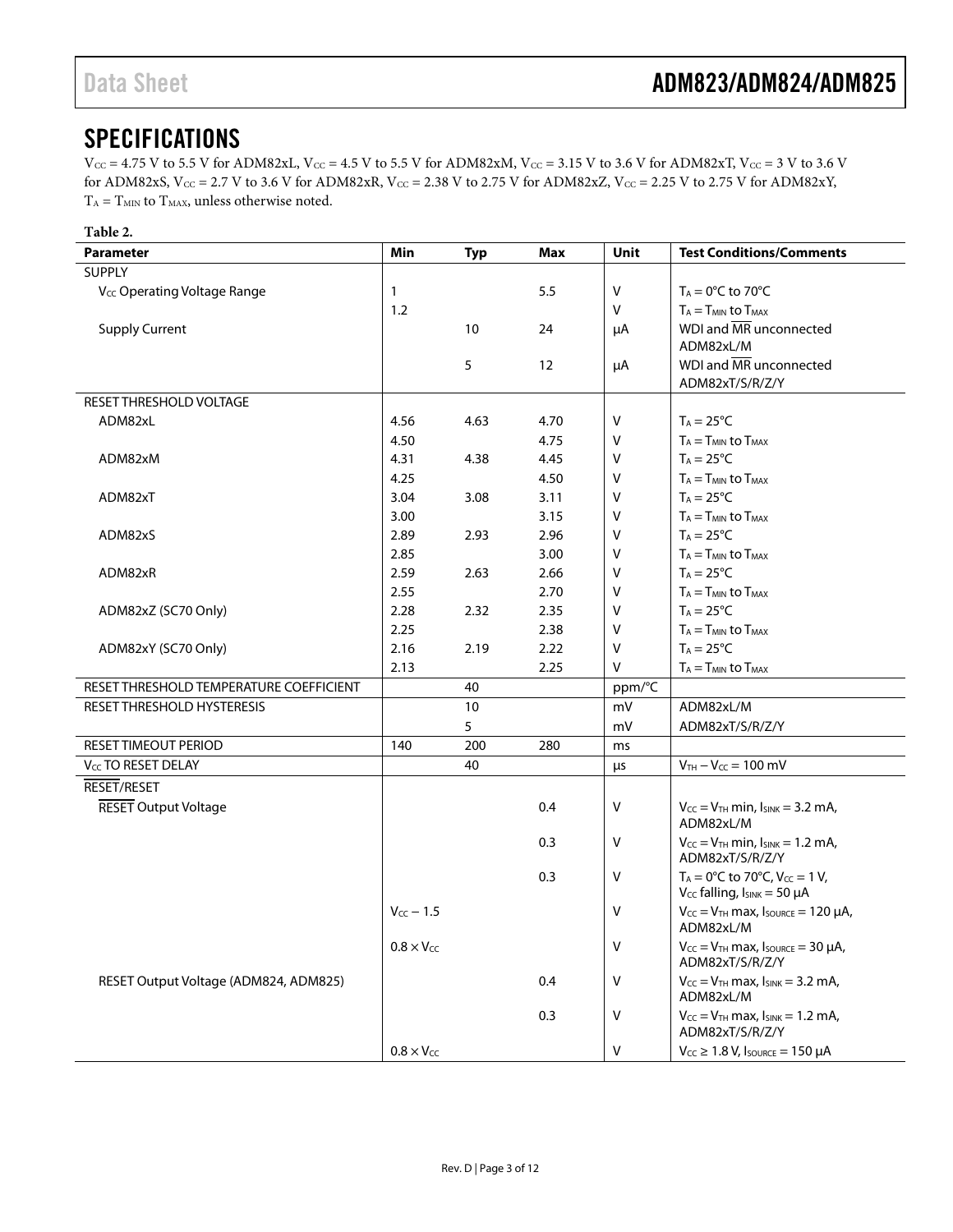| <b>Parameter</b>                     | Min                 | <b>Typ</b> | Max                 | Unit      | <b>Test Conditions/Comments</b>                                      |
|--------------------------------------|---------------------|------------|---------------------|-----------|----------------------------------------------------------------------|
| WATCHDOG INPUT (ADM823, ADM824)      |                     |            |                     |           |                                                                      |
| Watchdog Timeout Period              | 1.12                | 1.6        | 2.40                | sec       |                                                                      |
| WDI Pulse Width                      | 50                  |            |                     | ns        | $V_{\text{II}} = 0.4 V$ , $V_{\text{IH}} = 0.8 \times V_{\text{CC}}$ |
| WDI Input Threshold, V <sub>IL</sub> | $0.7 \times V_{CC}$ |            | $0.3 \times V_{CC}$ | V         |                                                                      |
| <b>WDI Input Current</b>             |                     | 120        | 160                 | μA        | $V_{WDI} = V_{CC}$ , time average                                    |
|                                      | $-20$               | $-15$      |                     | μA        | $V_{WDI} = 0 V$ , time average                                       |
| MANUAL RESET INPUT (ADM823, ADM825)  |                     |            |                     |           |                                                                      |
| MR Input Threshold                   | $0.7 \times V_{cc}$ |            | $0.3 \times V_{cc}$ | V         |                                                                      |
| MR Input Pulse Width                 |                     |            |                     | μs        |                                                                      |
| MR Glitch Rejection                  |                     | 100        |                     | ns        |                                                                      |
| MR Pull-Up Resistance                | 35                  | 52         | 75                  | $k\Omega$ |                                                                      |
| MR to Reset Delay                    |                     | 500        |                     | ns        |                                                                      |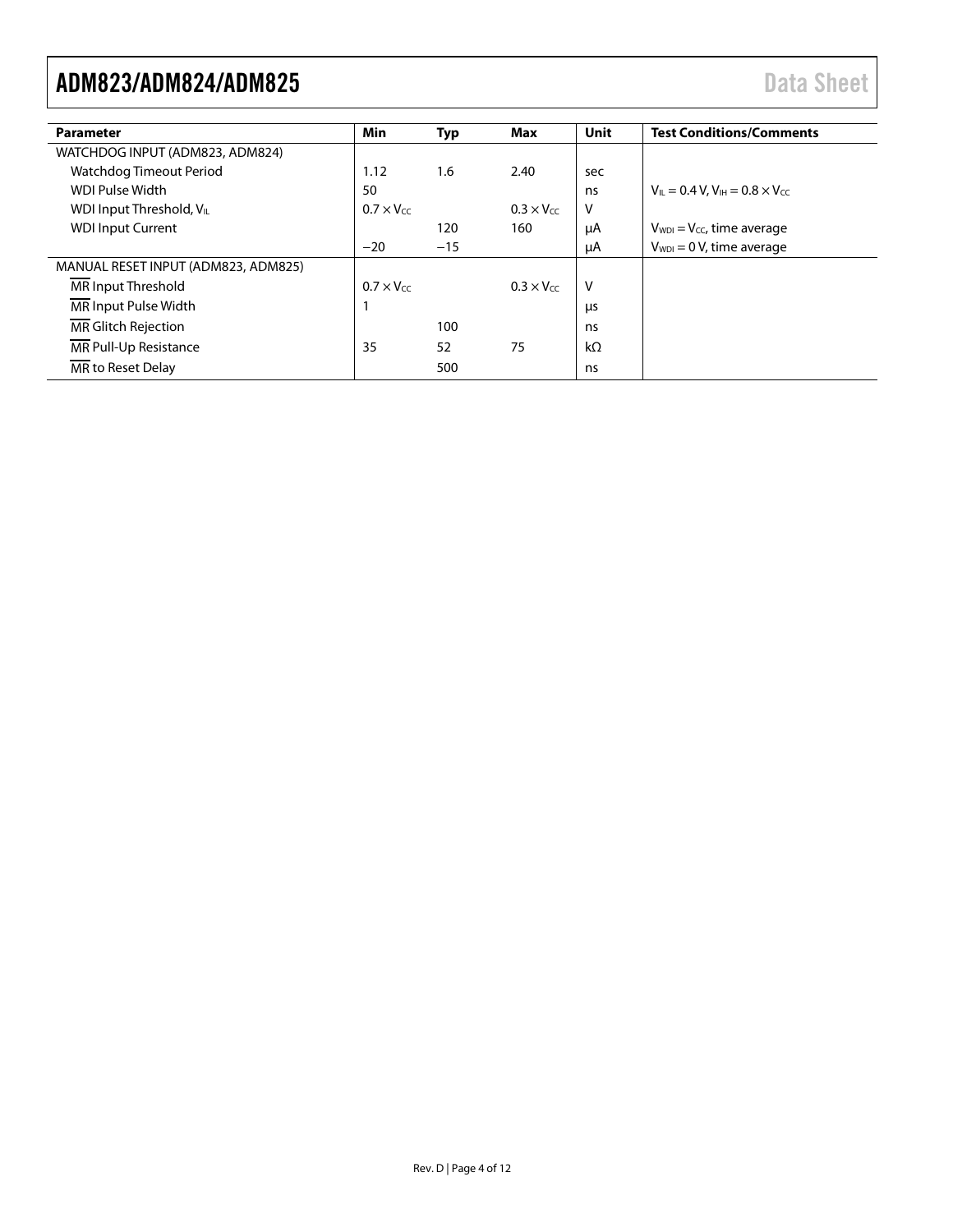### Data Sheet **ADM823/ADM824/ADM825**

### <span id="page-4-0"></span>ABSOLUTE MAXIMUM RATINGS

 $T_A = 25$ °C, unless otherwise noted.

#### **Table 3.**

| <b>Parameter</b>                | Rating                                |  |  |
|---------------------------------|---------------------------------------|--|--|
| Vcc                             | $-0.3$ V to $+6$ V                    |  |  |
| Output Current (RESET, RESET)   | 20 mA                                 |  |  |
| All Other Pins                  | $-0.3 V$ to (V <sub>cc</sub> + 0.3 V) |  |  |
| Operating Temperature Range     | $-40^{\circ}$ C to $+125^{\circ}$ C   |  |  |
| Storage Temperature Range       | $-65^{\circ}$ C to $+150^{\circ}$ C   |  |  |
| $\theta_{JA}$ Thermal Impedance |                                       |  |  |
| <b>SC70</b>                     | 146°C/W                               |  |  |
| $SOT-23$                        | 270°C/W                               |  |  |
| Lead Temperature                |                                       |  |  |
| Soldering (10 sec)              | 300 $\degree$ C                       |  |  |
| Vapor Phase (60 sec)            | $215^{\circ}$ C                       |  |  |
| Infrared (15 sec)               | 220°C                                 |  |  |

Stresses above those listed under Absolute Maximum Ratings may cause permanent damage to the device. This is a stress rating only and functional operation of the device at these or any other conditions above those indicated in the operational section of this specification is not implied. Exposure to absolute maximum rating conditions for extended periods may affect device reliability.

#### <span id="page-4-1"></span>**ESD CAUTION**



ESD (electrostatic discharge) sensitive device. Charged devices and circuit boards can discharge<br>without detection. Although this product features patented or proprietary protection circuitry, damage may occur on devices subjected to high energy ESD.<br>Therefore, proper ESD precautions should be taken to avoid performance degradation or loss of functionality.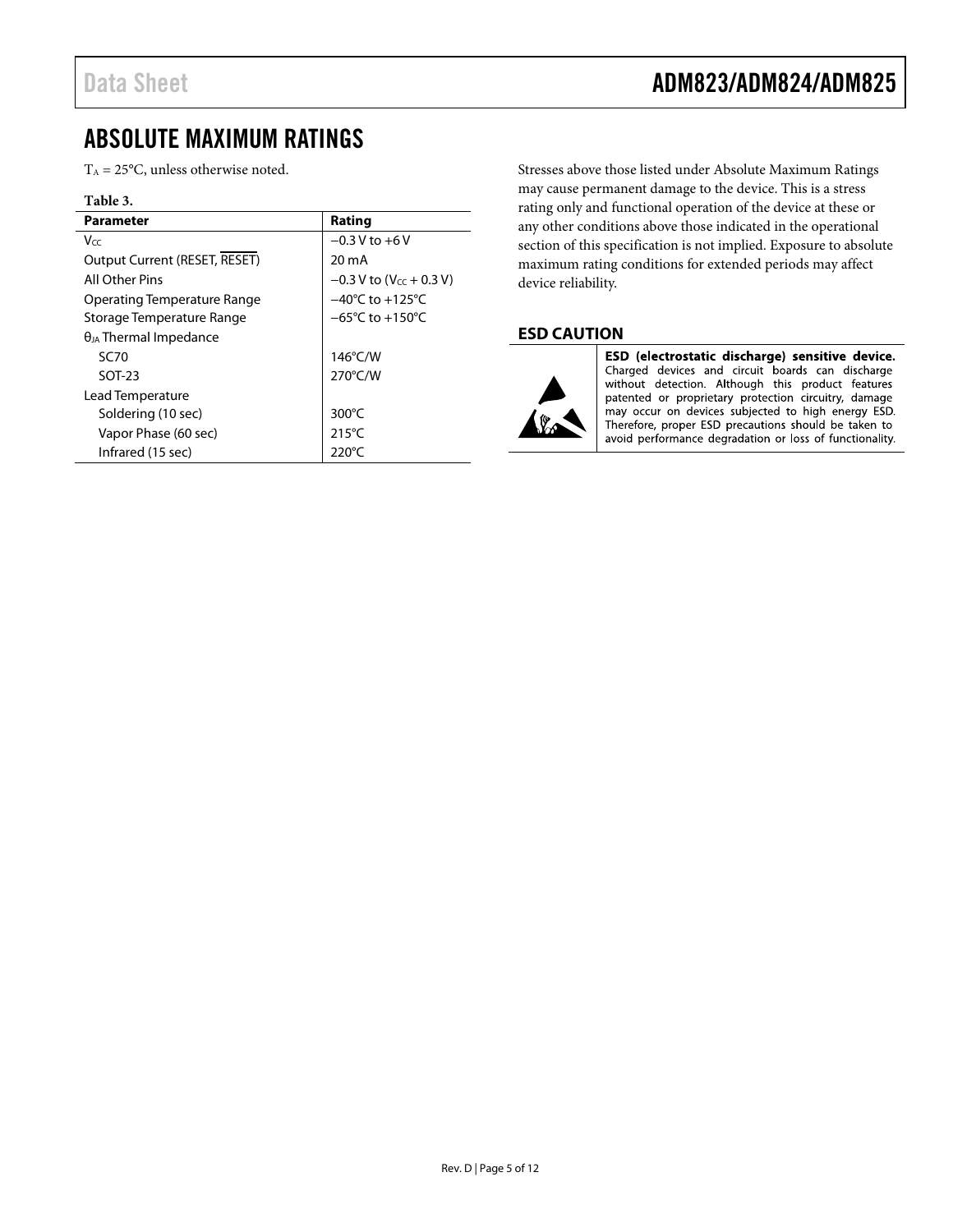### <span id="page-5-0"></span>PIN CONFIGURATIONS AND FUNCTION DESCRIPTIONS



#### **Table 4. Pin Function Descriptions**

| Pin No. | <b>Mnemonic</b>       | <b>Description</b>                                                                                                                                                                                                        |
|---------|-----------------------|---------------------------------------------------------------------------------------------------------------------------------------------------------------------------------------------------------------------------|
|         | <b>RESET</b>          | Active Low, Push-Pull Reset Output. Asserted whenever V <sub>CC</sub> is below the reset threshold, VTH.                                                                                                                  |
|         | <b>GND</b>            | Ground.                                                                                                                                                                                                                   |
|         | <b>MR (ADM823)</b>    | Manual Reset Input. This is an active low input which, when forced low for at least 1 µs, generates<br>a reset. It features a 52 k $\Omega$ internal pull-up.                                                             |
|         | RESET (ADM824/ADM825) | Active High, Push-Pull Reset Output.                                                                                                                                                                                      |
| 4       | WDI (ADM823/ADM824)   | Watchdog Input. Generates a reset if the voltage on the pin remains low or high for the duration<br>of the watchdog timeout. The timer is cleared if a logic transition occurs on this pin or if a reset is<br>generated. |
|         | <b>MR (ADM825)</b>    | Manual Reset Input. This is an active low input which, when forced low for at least 1 µs, generates<br>a reset. It features a 52 k $\Omega$ internal pull-up.                                                             |
|         | Vcc                   | Power Supply Voltage Being Monitored.                                                                                                                                                                                     |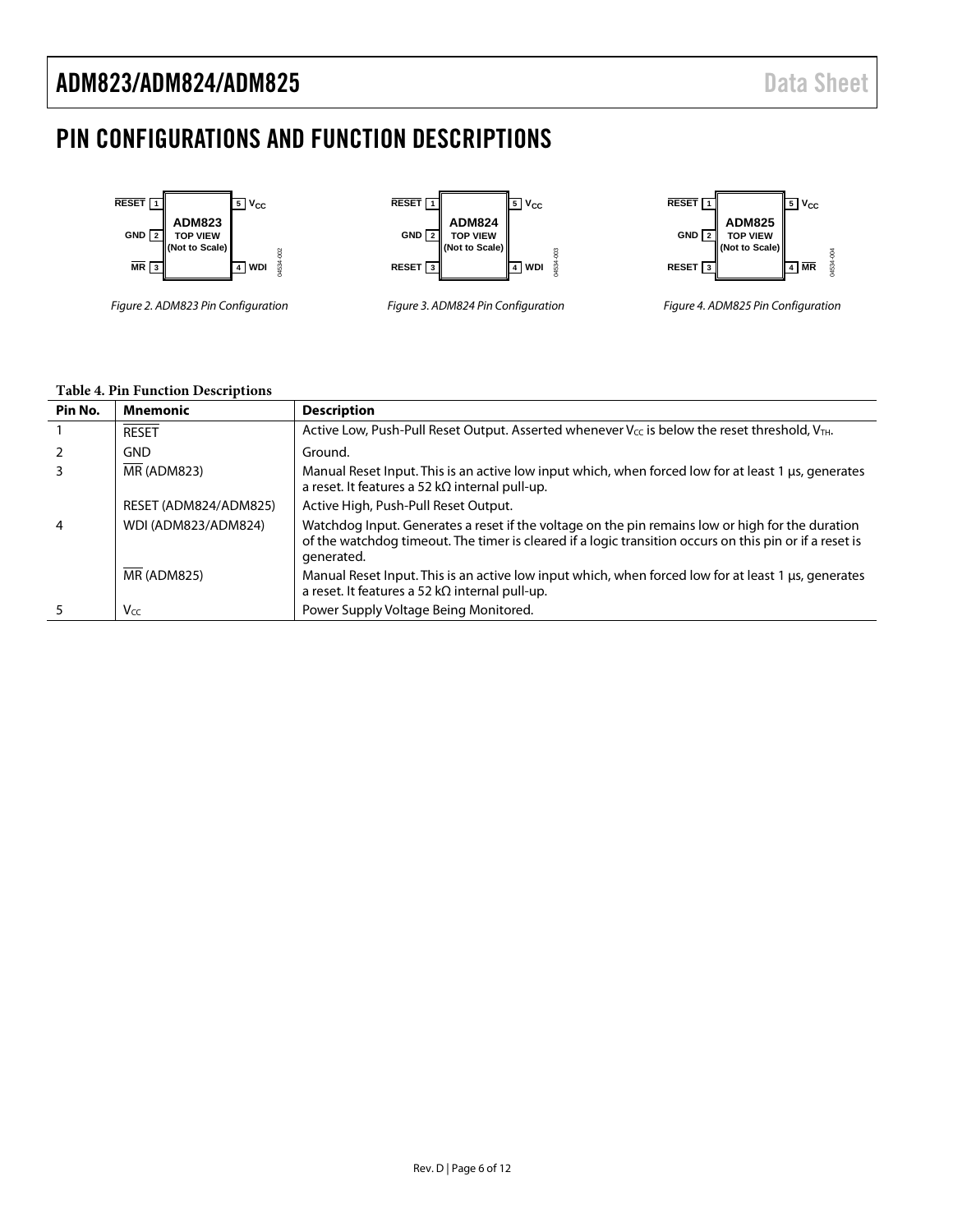### Data Sheet **ADM823/ADM824/ADM825**

### <span id="page-6-0"></span>TYPICAL PERFORMANCE CHARACTERISTICS



*Figure 5. Supply Current vs. Temperature*



*Figure 6. Supply Current vs. Supply Voltage*



*Figure 7. Normalized Reset Threshold vs. Temperature*



*Figure 8. Reset Comparator Propagation Delay vs. Temperature (Vcc Falling)* 



*Figure 9. Manual Reset to Reset Propagation Delay vs. Temperature (ADM823/ADM825)*



*Figure 10. Reset Timeout Period vs. Temperature*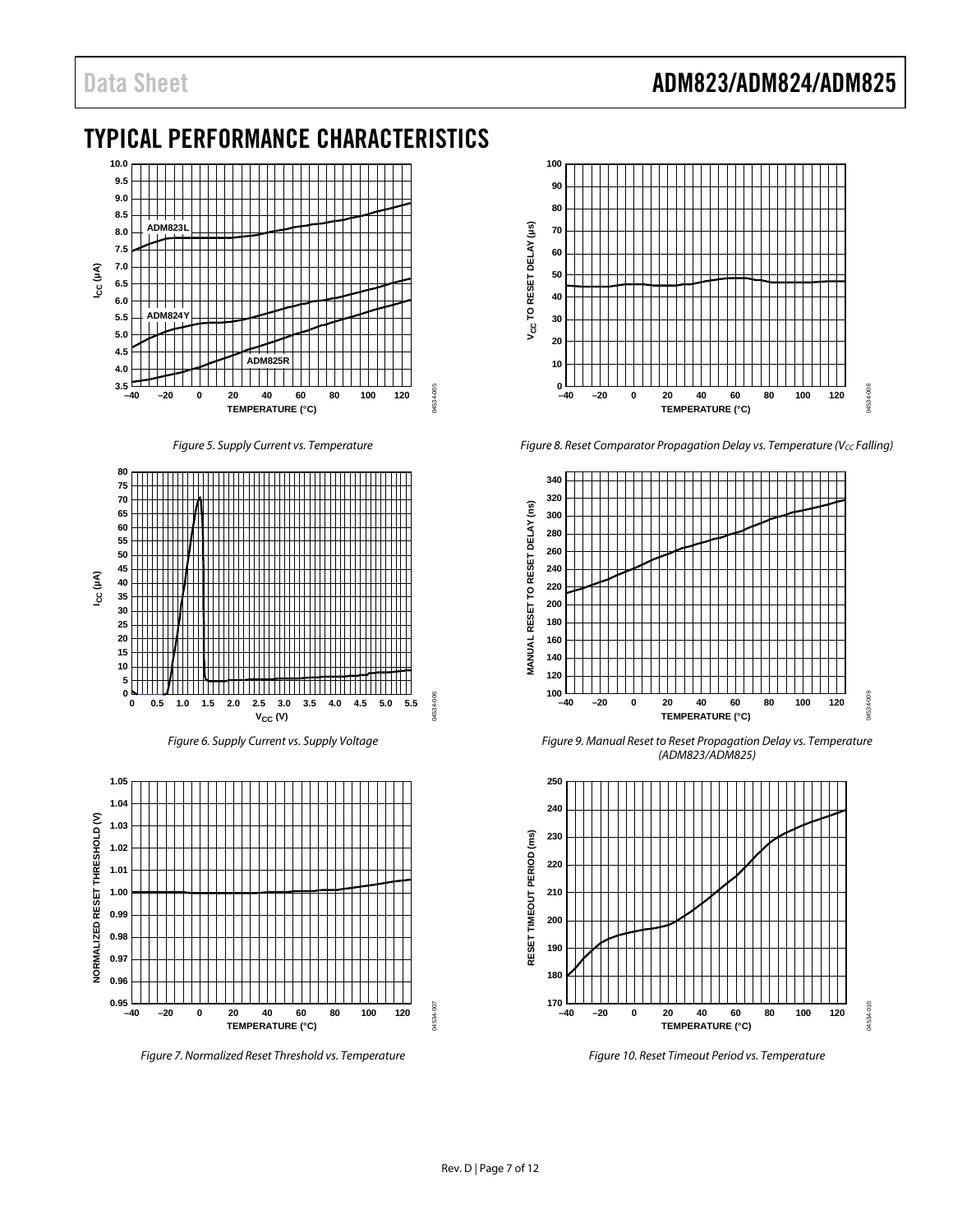

<span id="page-7-0"></span>**Figure 12. Maximum Vcc Transient Duration vs. Reset Threshold Overdrive** 



*Figure 13. Manual Reset Minimum Pulse Width vs. Temperature (ADM823/ADM825)*



*Figure 14. Watchdog Input Minimum Pulse Width vs. Temperature (ADM823/ADM824)*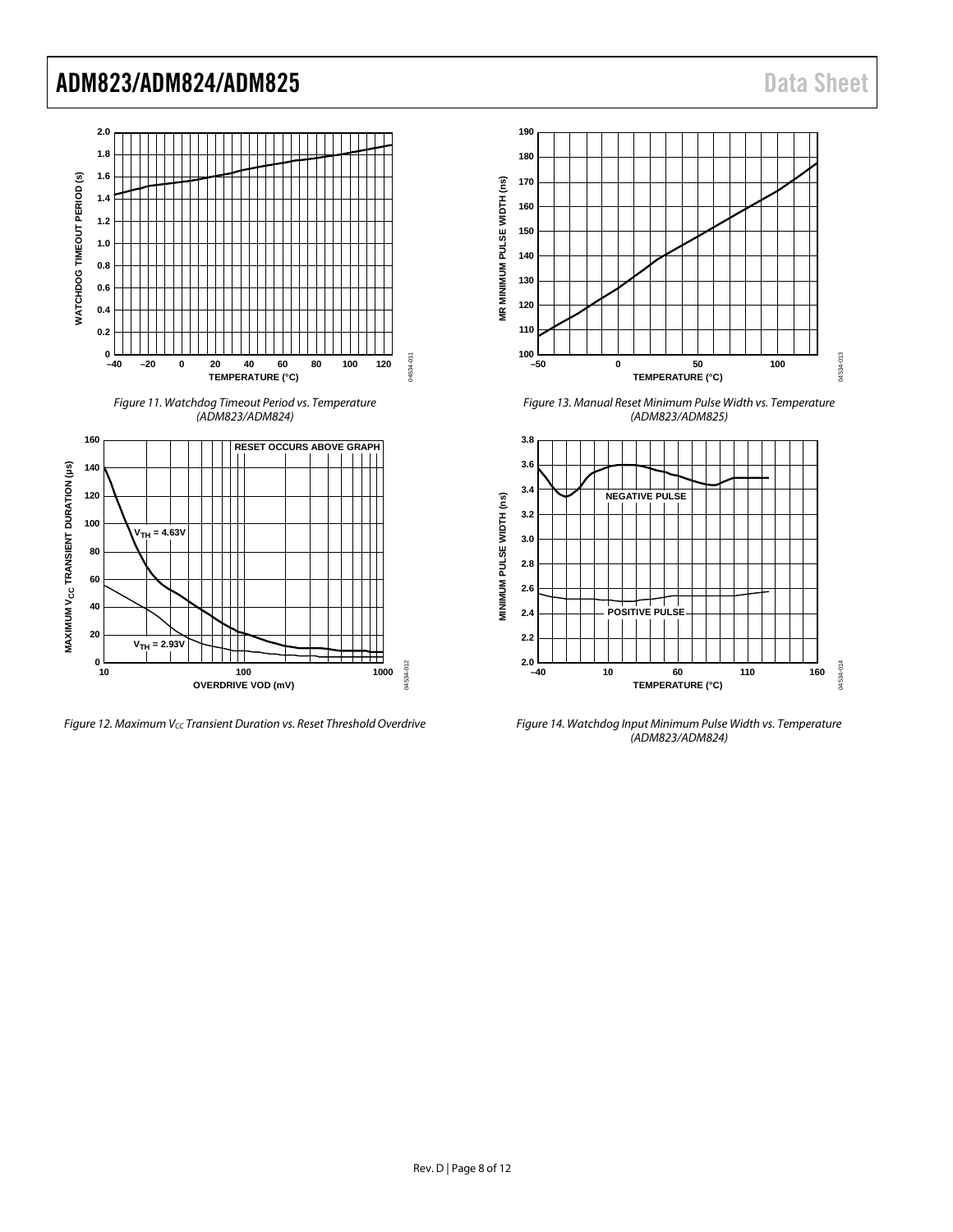### <span id="page-8-0"></span>CIRCUIT DESCRIPTION

The ADM823/ADM824/ADM825 provide microprocessor supply voltage supervision by controlling the reset input of the microprocessor. Code execution errors are avoided during power-up, power-down, and brownout conditions by asserting a reset signal when the supply voltage is below a preset threshold. Errors are also avoided by allowing supply voltage stabilization with a fixed timeout reset pulse after the supply voltage rises above the threshold. In addition, problems with microprocessor code execution can be monitored and corrected with a watchdog timer (ADM823/ADM824). By including watchdog strobe instructions in microprocessor code, a watchdog timer can detect whether the microprocessor code breaks down or becomes stuck in an infinite loop. If this happens, the watchdog timer asserts a reset pulse that restarts the microprocessor in a known state. If the user detects a problem with the system's operation, a manual reset input is available (ADM823/ADM825) to reset the microprocessor with an external push-button, for example.

### <span id="page-8-1"></span>**RESET OUTPUT**

The ADM823 features an active low, push-pull reset output, and the ADM824/ADM825 feature dual active low and active high push-pull reset outputs. For active low and active high outputs, the reset signal is guaranteed to be logic low and logic high, respectively, for  $V_{CC} \geq 1$  V.

The reset output is asserted when  $V_{CC}$  is below the reset threshold ( $V<sub>TH</sub>$ ), when MR is driven low, or when WDI is not serviced within the watchdog timeout period (twp). Reset remains asserted for the duration of the reset active timeout period ( $t_{RP}$ ) after V<sub>CC</sub> rises above the reset threshold, after MR transitions from low to high, or after the watchdog timer times out. [Figure 15](#page-8-4) illustrates the behavior of the reset outputs.



<span id="page-8-4"></span>

#### <span id="page-8-2"></span>**MANUAL RESET INPUT**

The ADM823/ADM825 feature a manual reset input (MR) which, when driven low, asserts the reset output. When MR transitions from low to high, reset remains asserted for the duration of the reset active timeout period before deasserting. The MR input has a 52 k $\Omega$  internal pull-up so that the input is always high when unconnected. An external push-button switch can be connected between MR and ground so that the user can generate a reset. Debounce circuitry for this purpose is integrated on chip. Noise immunity is provided on the MR input and fast, negative-going transients of up to 100 ns (typical) are ignored. A 0.1 µF capacitor between MR and ground provides additional noise immunity.

#### <span id="page-8-3"></span>**WATCHDOG INPUT**

The ADM823/ADM824 feature a watchdog timer that monitors microprocessor activity. A timer circuit is cleared with every low-to-high or high-to-low logic transition on the watchdog input pin (WDI), which detects pulses as short as 50 ns. If the timer counts through the preset watchdog timeout period  $(t_{WD})$ , reset is asserted. The microprocessor is required to toggle the WDI pin to avoid being reset. Failure of the microprocessor to toggle WDI within the timeout period, therefore, indicates a code execution error, and the reset pulse generated restarts the microprocessor in a known state.

In addition to logic transitions on WDI, the watchdog timer is also cleared by a reset assertion due to an undervoltage condition on  $V_{CC}$  or by MR being pulled low. When reset is asserted, the watchdog timer is cleared and does not begin counting again until reset is deasserted. The watchdog timer can be disabled by leaving WDI floating or by three-stating the WDI driver.

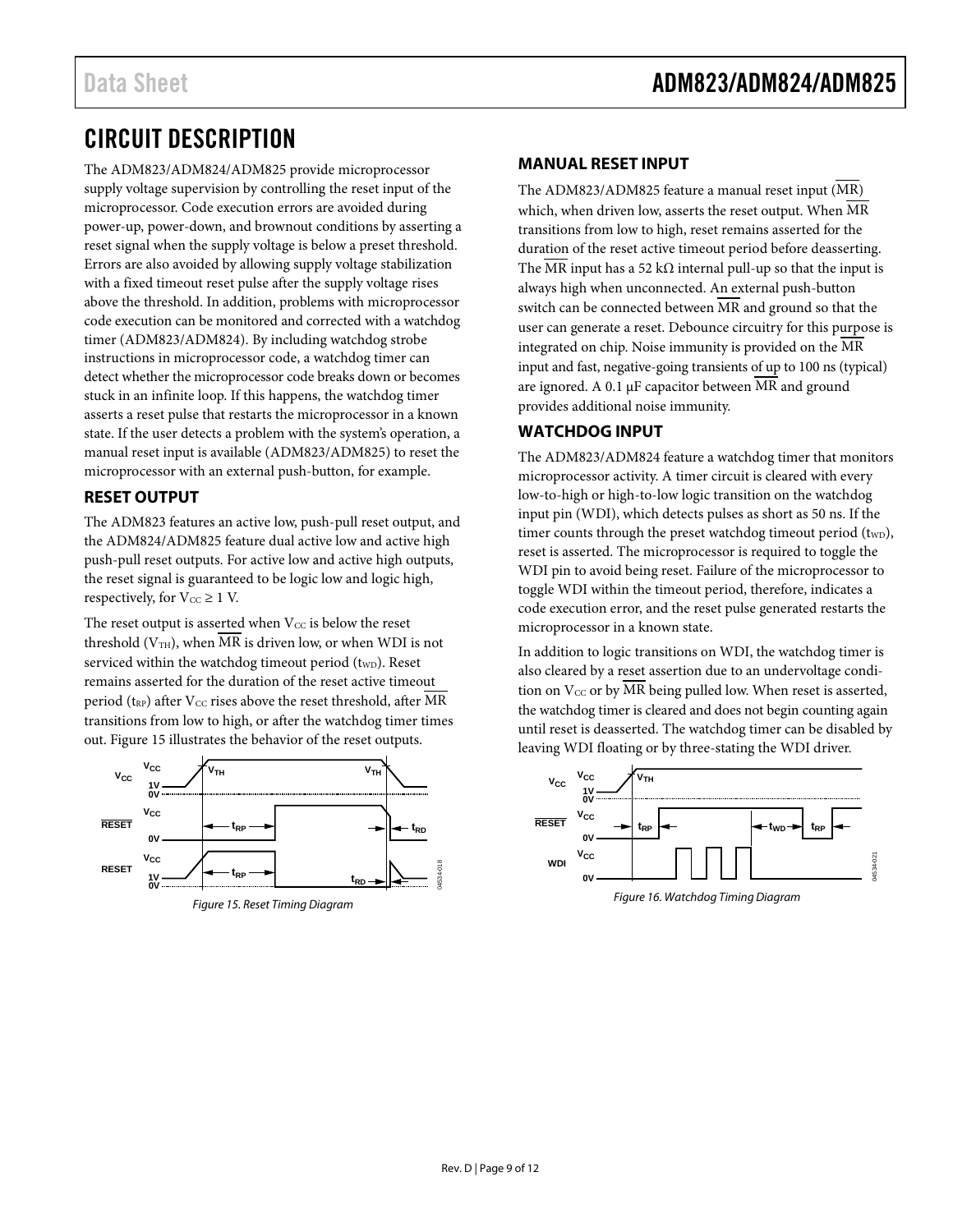### <span id="page-9-0"></span>APPLICATIONS INFORMATION **WATCHDOG INPUT CURRENT**

<span id="page-9-1"></span>To minimize the watchdog input current (and minimize overall power consumption), leave WDI low for the majority of the watchdog timeout period. When driven high, WDI can draw as much as 160 µA. Pulsing WDI low-high-low at a low duty cycle reduces the effect of the large input current. When WDI is unconnected, a window comparator disconnects the watchdog timer from the reset output circuitry so that reset is not asserted when the watchdog timer times out.

#### <span id="page-9-2"></span>**NEGATIVE-GOING V<sub>cc</sub> TRANSIENTS**

To avoid unnecessary resets caused by fast power supply transients, the ADM823/ADM824/ADM825 are equipped with glitch rejection circuitry. The typical performance characteristic in [Figure 12](#page-7-0) plots  $V_{CC}$  transient duration vs. the transient magnitude. The curves show combinations of transient magnitude and duration for which a reset is not generated for 4.63 V and 2.93 V reset threshold parts. For example, with the 2.93 V threshold, a transient that goes 100 mV below the threshold and lasts 8 µs typically does not cause a reset, but if the transient is any larger in magnitude or duration, a reset is generated. An optional 0.1  $\mu$ F bypass capacitor mounted close to V $\rm{cc}$  provides additional glitch rejection.

#### <span id="page-9-3"></span>**ENSURING RESET VALID TO**  $V_{cc} = 0$  **V**

Both active low and active high reset outputs are guaranteed to be valid for  $V_{CC}$  as low as 1 V. However, by using an external resistor with push-pull configured reset outputs, valid outputs for  $V_{CC}$  as low as  $0$  V are possible. For an active low reset output, a resistor connected between RESET and ground pulls the output low when it is unable to sink current. For an active high reset output, a resistor connected between RESET and  $V_{CC}$  pulls the output high when it is unable to source current. A large resistance such as 100 k $\Omega$  should be used so that the reset output is not overloaded when  $V_{CC}$  is above 1 V.



*Figure 17. Ensuring Reset Valid to V<sub>CC</sub> = 0 V* 

#### <span id="page-9-4"></span>**WATCHDOG SOFTWARE CONSIDERATIONS**

In implementing the microprocessor watchdog strobe code, quickly switching WDI low-to-high and then high-to-low (minimizing WDI high time) is desirable for current consumption reasons. However, a more effective way of using the watchdog function can be considered.

A low-high-low WDI pulse within a given subroutine prevents the watchdog timing out. However, if the subroutine becomes stuck in an infinite loop, the watchdog cannot detect this condition because the subroutine continues to toggle WDI. A more effective coding scheme for detecting this error involves using a slightly longer watchdog timeout. In the program that calls the subroutine, WDI is set high (see [Figure 18\)](#page-9-5). The subroutine sets WDI low when it is called. If the program executes without error, WDI is toggled high and low with every loop of the program. If the subroutine enters an infinite loop, WDI is kept low, the watchdog times out, and the microprocessor is reset.



<span id="page-9-5"></span>

04534-017

1534-017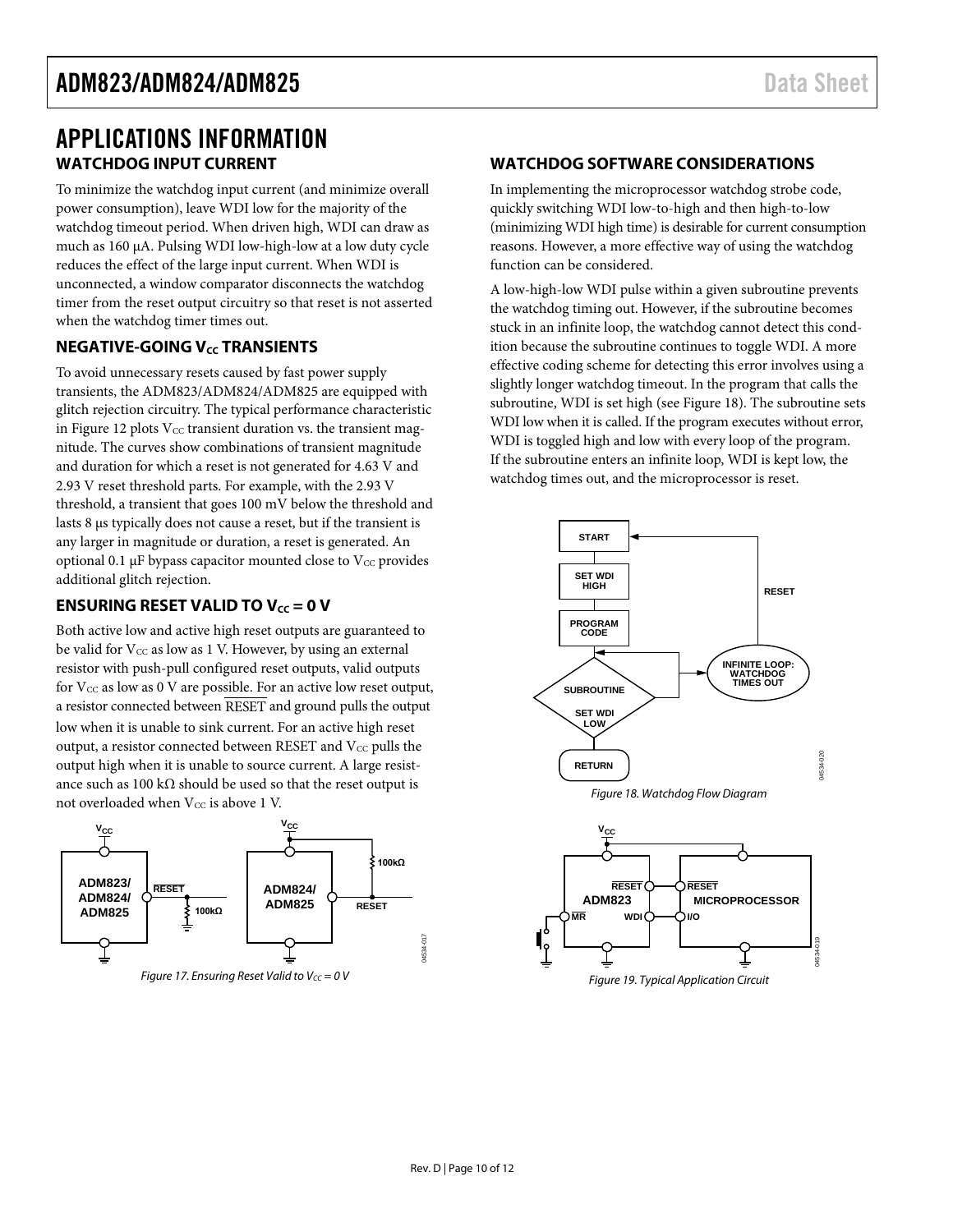### <span id="page-10-0"></span>OUTLINE DIMENSIONS



#### <span id="page-10-1"></span>**ORDERING GUIDE**

| Model <sup>1</sup> | <b>Reset Threshold (V)</b> | <b>Temperature Range</b>            | Quantity | <b>Package Description</b> | <b>Package Option</b> | <b>Branding</b> |
|--------------------|----------------------------|-------------------------------------|----------|----------------------------|-----------------------|-----------------|
| ADM823LYKSZ-R7     | 4.63                       | $-40^{\circ}$ C to $+125^{\circ}$ C | 3k       | 5-Lead SC70                | $KS-5$                | M4L             |
| ADM823LYRJ-R7      | 4.63                       | $-40^{\circ}$ C to $+125^{\circ}$ C | 3k       | 5-Lead SOT-23              | $RJ-5$                | N <sub>07</sub> |
| ADM823LYRJZ-R7     | 4.63                       | $-40^{\circ}$ C to $+125^{\circ}$ C | 3k       | 5-Lead SOT-23              | $RJ-5$                | M4L             |
| ADM823MYKSZ-R7     | 4.38                       | $-40^{\circ}$ C to $+125^{\circ}$ C | 3k       | 5-Lead SC70                | $KS-5$                | M4L             |
| ADM823MYRJ7-R7     | 4.38                       | $-40^{\circ}$ C to $+125^{\circ}$ C | 3k       | 5-Lead SOT-23              | $RJ-5$                | M4L             |
| ADM823TYKSZ-R7     | 3.08                       | $-40^{\circ}$ C to $+125^{\circ}$ C | 3k       | 5-Lead SC70                | $KS-5$                | M4L             |
| ADM823TYRI-R7      | 3.08                       | $-40^{\circ}$ C to $+125^{\circ}$ C | 3k       | 5-Lead SOT-23              | $RJ-5$                | N <sub>07</sub> |
| ADM823TYRJZ-R7     | 3.08                       | $-40^{\circ}$ C to $+125^{\circ}$ C | 3k       | 5-Lead SOT-23              | $RJ-5$                | M4L             |
| ADM823SYKSZ-R7     | 2.93                       | $-40^{\circ}$ C to $+125^{\circ}$ C | 3k       | 5-Lead SC70                | $KS-5$                | M4L             |
| ADM823SYRJ-R7      | 2.93                       | $-40^{\circ}$ C to $+125^{\circ}$ C | 3k       | 5-Lead SOT-23              | $RJ-5$                | N <sub>07</sub> |
| ADM823SYRJZ-R7     | 2.93                       | $-40^{\circ}$ C to $+125^{\circ}$ C | 3k       | 5-Lead SOT-23              | $RJ-5$                | M4L             |